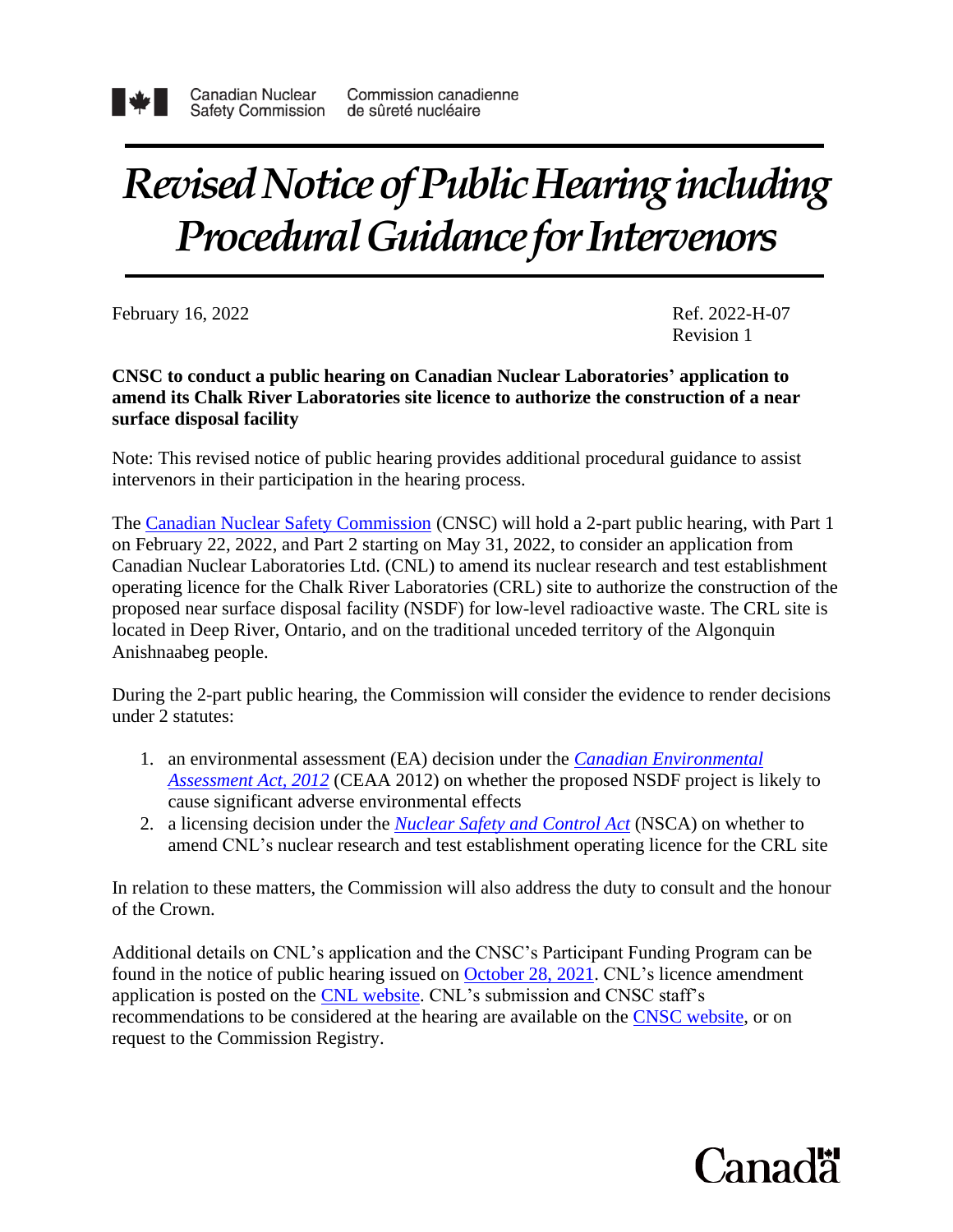# **Hearing details**

| Date (Part 1): | February 22, 2022                                                                                         |
|----------------|-----------------------------------------------------------------------------------------------------------|
| Place:         | Virtual (via Zoom)                                                                                        |
| Time:          | As set by the agenda published prior to the hearing date                                                  |
| Date (Part 2): | Starting on May 31, 2022 (duration to be determined)                                                      |
| Place:         | To be determined (in Pembroke if possible, or at the CNSC public hearing<br>room and/or virtual via Zoom) |
| Time:          | As set by the agenda published prior to the hearing date                                                  |

Participants concerned about their ability to participate virtually should contact the Senior Tribunal Officer, Commission Registry, using the contact information found at the end of this notice.

The hearing will be held in accordance with the *[Official Languages Act](https://laws-lois.justice.gc.ca/eng/acts/o-3.01/)*. Simultaneous interpretation in both English and French will be available. Submissions from CNL and CNSC staff are available on the CNSC website in both English and French.

Any person may observe the hearing via [live webcast](http://www.nuclearsafety.gc.ca/eng/the-commission/webcasts/index.cfm) on the CNSC website and follow highlights of the proceedings live on the CNSC [Twitter page.](https://twitter.com/CNSC_CCSN)

## **Two-part public hearing format**

An agenda will be provided for each part of the public hearing and will be posted on the [CNSC](http://nuclearsafety.gc.ca/eng/the-commission/hearings/documents_browse/results.cfm?dt=22-Feb-2022&yr=2022) [website.](http://nuclearsafety.gc.ca/eng/the-commission/hearings/documents_browse/results.cfm?dt=22-Feb-2022&yr=2022) The agenda for Part 2 will be posted once all submissions for the hearing have been received.

# Part 1

During Part 1, the Commission will consider written and oral submissions from CNL and CNSC staff. CNL will have 45 minutes to present an overview of its licence amendment application. CNSC staff will then have 45 minutes to present the highlights of its technical assessments and recommendations respecting both the EA and the licence amendment application. The presentations will be followed by a question-and-answer period led by the President.

# Part 2

During Part 2, the Commission will consider updated submissions from CNL and CNSC staff, as well as written and oral submissions from intervenors. The President will lead a question-andanswer period for the written submissions and each oral submission. Part 2 will be organized by topic and is likely to be scheduled over a number of days. Interventions on the following topics will be grouped together in an effort to hear the issues in an effective and efficient manner:

- environmental assessment and environmental protection, including:
	- o conduct and conclusions of the EA under CEAA 2012
	- o the environmental protection [safety and control area](https://nuclearsafety.gc.ca/eng/resources/publications/reports/powerindustry/safety-and-control-areas.cfm) (SCA)
	- o potential impacts on the Ottawa River

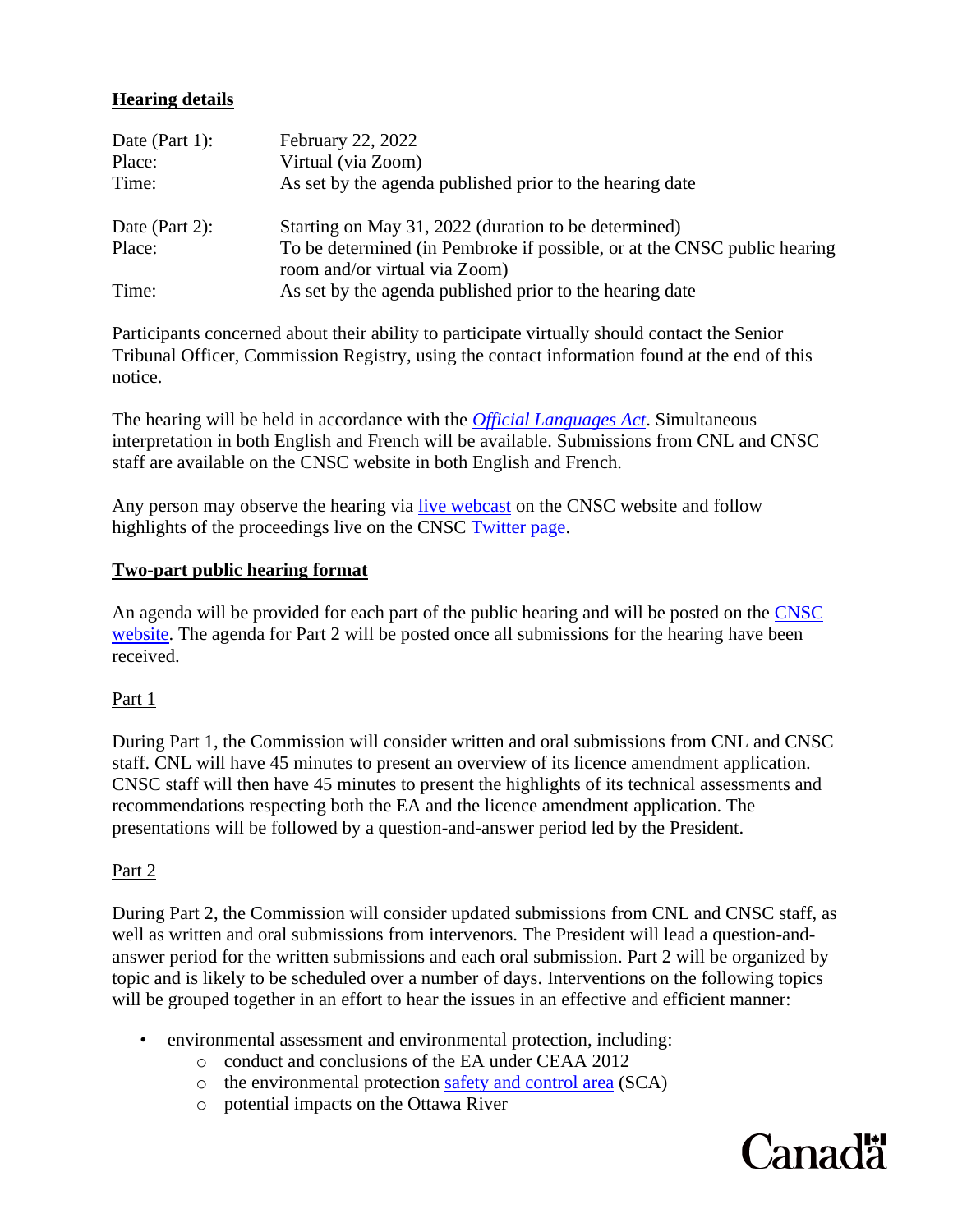- Indigenous consultation and engagement, including:
	- o duty to consult and accommodate
	- o CNSC staff's and CNL's consultation and engagement activities
- long-term safety case, including:
	- o the NSDF facility design
	- o the NSDF pre-closure safety analysis
	- o the NSDF post-closure safety assessment
	- o waste characterization, waste inventory, and waste acceptance criteria
- the requested licence amendment, including:
	- o licensing requirements under the NSCA
	- o relevant SCAs
	- o other matters of regulatory interest

Intervenors are encouraged to ensure that their submissions are within the scope of the hearing. Submissions that do not easily fall within these topics will be grouped together.

### Hearing documentation

Draft hearing transcripts will be made available on the CNSC website, usually within 24 hours of each hearing day. Final versions of the transcripts will be published after they have been reviewed for accuracy. Final [transcripts,](http://www.nuclearsafety.gc.ca/eng/the-commission/hearings/documents_browse/results.cfm?dt=31-May-2022&yr=2022) along with [archives](http://www.nuclearsafety.gc.ca/eng/the-commission/webcasts/archived/index.cfm) of the hearing webcast, will be available on the CNSC website.

## **Participation in the public hearing**

Pursuant to rule 19 of the *[Canadian Nuclear Safety Commission Rules of Procedure](https://laws.justice.gc.ca/eng/regulations/sor-2000-211/page-1.html)*, persons who have an interest or expertise in this matter or information that may be useful to the Commission in coming to a decision are invited to intervene on CNL's application by way of written submission only or by way of written submission and oral presentation. Requests to intervene must be filed with the Commission Registry by **April 11, 2022**, using the [online](http://www.nuclearsafety.gc.ca/eng/the-commission/intervention/) [request form,](http://www.nuclearsafety.gc.ca/eng/the-commission/intervention/) by [email,](mailto:interventions@cnsc-ccsn.gc.ca) or the contact information below. **The request to intervene must include the following information:**

- the requester's name, address, telephone number and email address
- a written submission of the comments to be presented to the Commission
- a statement setting out whether the requester wishes to intervene by way of written submission only or by way of written submission and oral presentation

Supplementary submissions, including slide decks for oral interventions, must be filed with the Commission Registry at least 14 days prior to the start of Part 2.

All submissions will be available for download on the CNSC website or on request to the Commission Registry. Personal information, such as email address and telephone number, is essential for linking the submission to its author. If you wish to ensure the confidentiality of your personal information, please submit it on a separate page.

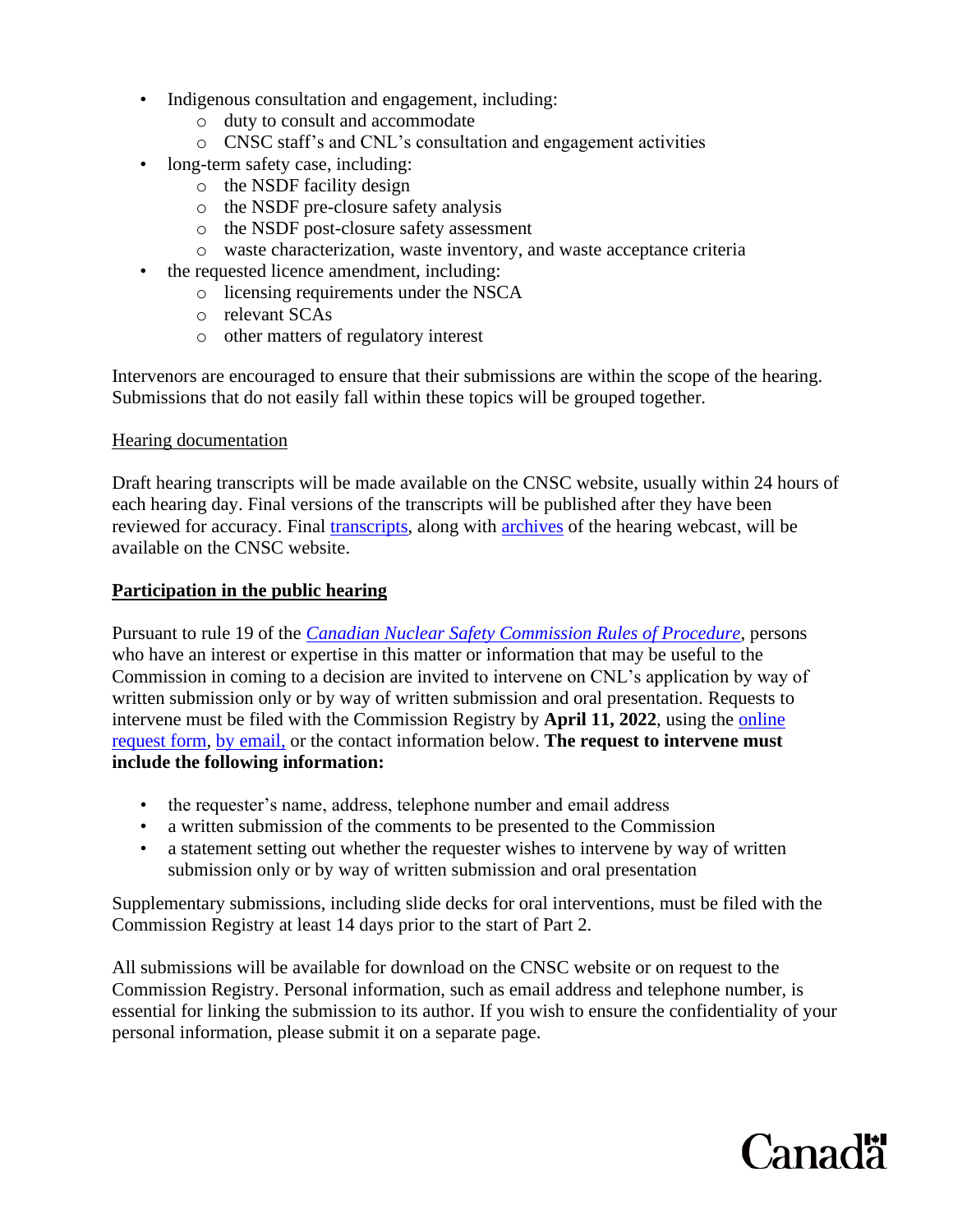## Written interventions

Any member of the public, Indigenous Nation or community, or other stakeholder may request to provide a written submission to the Commission. Written submissions may pertain to any topic related to the scope of the hearing and will be included on the agenda for the session most relevant to the submission's contents. The Commission will consider written submissions at the end of each issue-based session.

Persons who have made a written-only submission and later decide to apply to make an oral intervention to the Commission may submit this request to the Commission Registry. Consideration of such requests will be subject to time constraints and procedural considerations.

### Oral interventions

Any member of the public, Indigenous Nation or community, or other stakeholder who requests to intervene by way of oral presentation must identify the issue-based session(s) during which they prefer to present, in order of priority. Issue-based sessions are not intended to limit the scope of presentations, but rather, to allow the Commission to hear the issues in an effective and efficient manner. The list of topics for each session can be found in the "Part 2" section of this notice. Time permitting, intervenors may be invited to present during more than one issue-based session.

Persons or groups permitted to give an oral intervention will be provided a maximum of 10 minutes to present to the Commission. Each oral intervention will be followed by a questionand-answer period led by the President.

### Question periods

The President will manage each question-and-answer period. The President will open the floor for Commission members to ask questions of CNL, CNSC staff, and other participants. The President will also ask questions raised in interventions. Participants wishing to ask questions of CNSC staff or CNL must direct their questions to the President, who may redirect the question, as appropriate. The President may limit or exclude questions or comments that fall outside the scope of the hearing; are repetitive, irrelevant or immaterial; or have already been addressed to the Commission's satisfaction.

If a participant to whom a question is directed is not able to answer the question when asked, the President may direct that person to undertake to answer the question at a later point, prior to the close of the record for the hearing.

### Final submissions

Participants may make final submissions to the Commission up to 30 days following the final session of Part 2 of the hearing, before the record is closed. Submissions must be within the scope of the hearing. The Commission will provide further directions regarding final submissions prior to the end of Part 2.